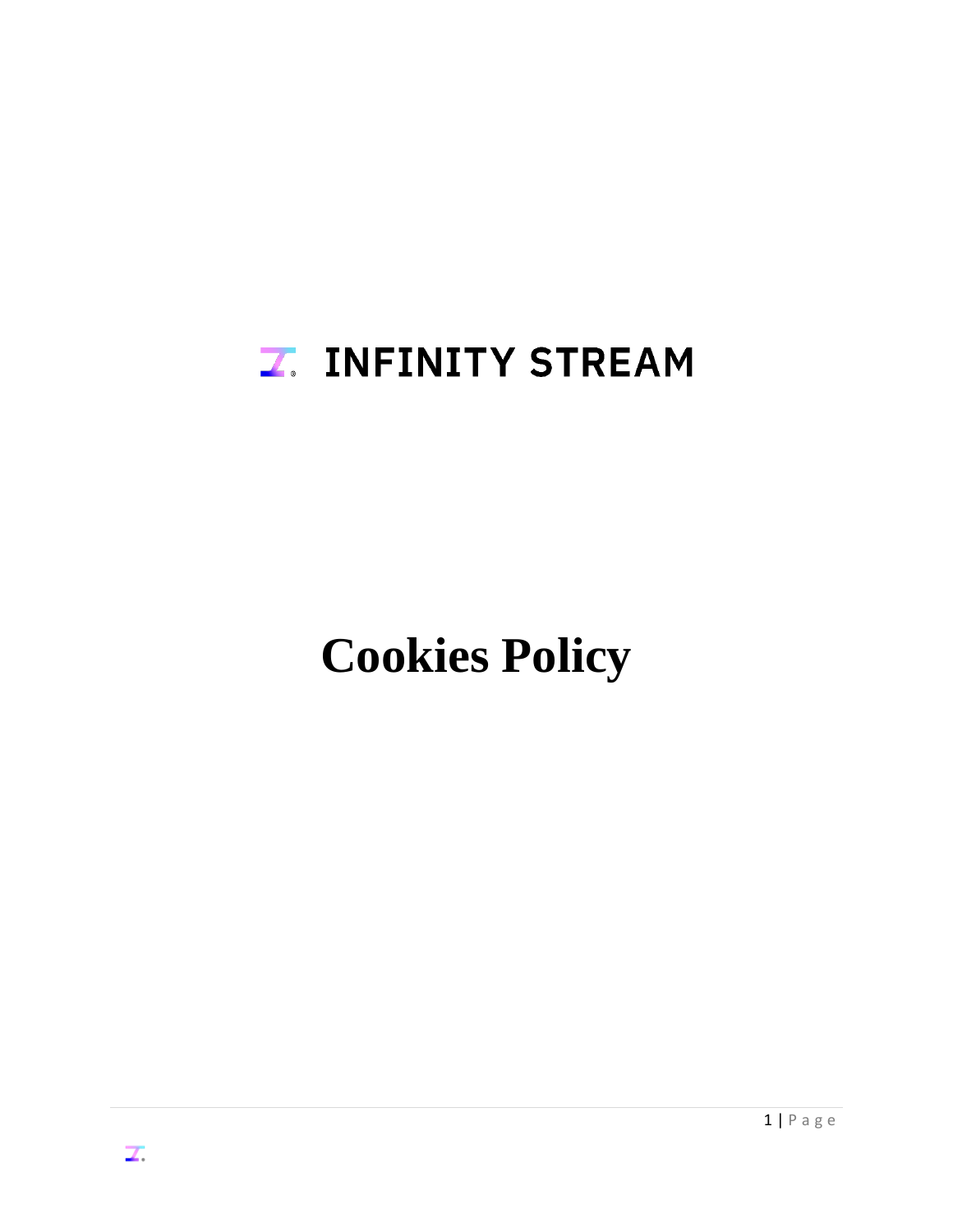By using infinitystream.live, you consent to the use of cookies in accordance with this policy.

A cookie is a small piece of data (consisting of text and numbers) that is downloaded to your device connected to the Internet (for example, to a personal computer, smartphone or tablet) every time you visit our website. It helps the site remember information about you. Cookies are used by the site in order to recognize your device, to store information about your preferences or previous actions, for example, the language you chose for the website.

For more information about the protection of personal information when using cookies and other data, see our privacy policy.

Please check out our ways of using cookies. You can ask us any questions you may have by contacting us in the Support Chat in your User Account.

How **Infinity Stream** uses cookies?

**Infinity Stream** uses cookies in order to improve the functionality of the site, to ensure smooth transition between pages, to remember your choice for settings of the website. We also use cookies to analyze how visitors use our service and interact with the site.

**Infinity Stream** may collect information about users for other purposes without the consent of users in cases stipulated by law.

What types of cookies does **Infinity Stream** use:

#### **a.**Functional cookies

This type of cookie helps our website remember your settings, provide personalized features and recognize the platform from which the website accessed.

#### **b.** Necessary cookies

This type of cookie is essential for the site to function properly. They are used in cases such as logging in or filling out forms. Without these files, we will not be able to provide the requested services.

#### **c.** Analytical cookies

This type of cookie used to calculate the number of visitors of the site, as well as their sources. They help us collect information about how visitors use our site, on which pages they spend the most time, and on which pages they visit more often.

#### **d.** Advertising cookies

This type of cookie is used to measure the effectiveness of our advertising campaigns, as well as to understand whether the advertising is displayed correctly. In addition, they help us take into account your interests when displaying ads, helping us make them more relevant.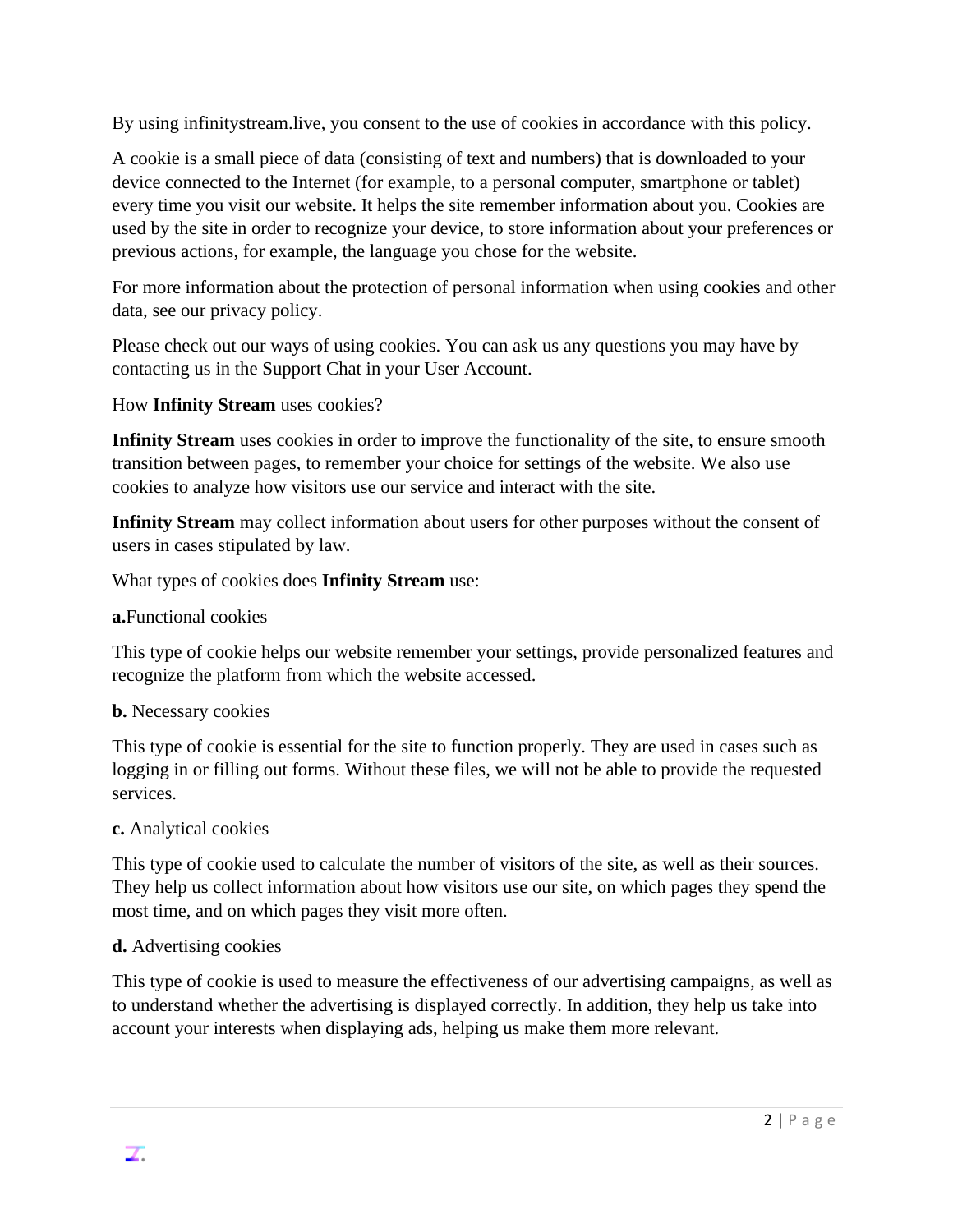#### **e.** Other cookies

This type of cookie is hosted by other services. We do not control these cookies. You must check the relevant sites for information and control over this type of cookie.

### How long does **Infinity Stream** keep cookies

We can use two types of cookies:

1.Session cookies are temporary cookies used for the duration of your visit to the site and then deleted after you close your browser.

2.Persistent cookies are used to remember your preferences on the site and remain on your computer or mobile device even after you close your browser or restart your computer. These files are stored on your device for a while or until manually deleted. This period depends on the specific cookie and your browser settings, they are stored throughout the time required to achieve the purpose of these cookies.

We use these cookies to analyze user behavior in order to determine the algorithm of visits to the site, which will allow us to improve the functionality of our site for you and other users visiting our site.

How can I manage cookies / delete cookies

You can refuse to use or block all or specific types of cookies created as a result of your visit to the **Infinity Stream** website by defining your preferences for cookies on our website.

You can also change your preferences on the **Infinity Stream** website and / or on the websites of any third-party suppliers by changing your browser settings.

Most browsers automatically allow cookies, and therefore, if you do not want to use them, you may need to take actions to delete or block cookies. By refusing to use cookies, you will still be able to visit our sites, however, some of the functions may not work properly.

Access to certain **Infinity Stream's** functionality is only possible with cookies enabled. Disabling such cookies may lead to the result that you will not be able use all the functions of the site.

Learn how to disable cookies in a web browser according to instructions from the developer:

**a.** Microsoft Internet Explorer

**b.** Mozilla Firefox